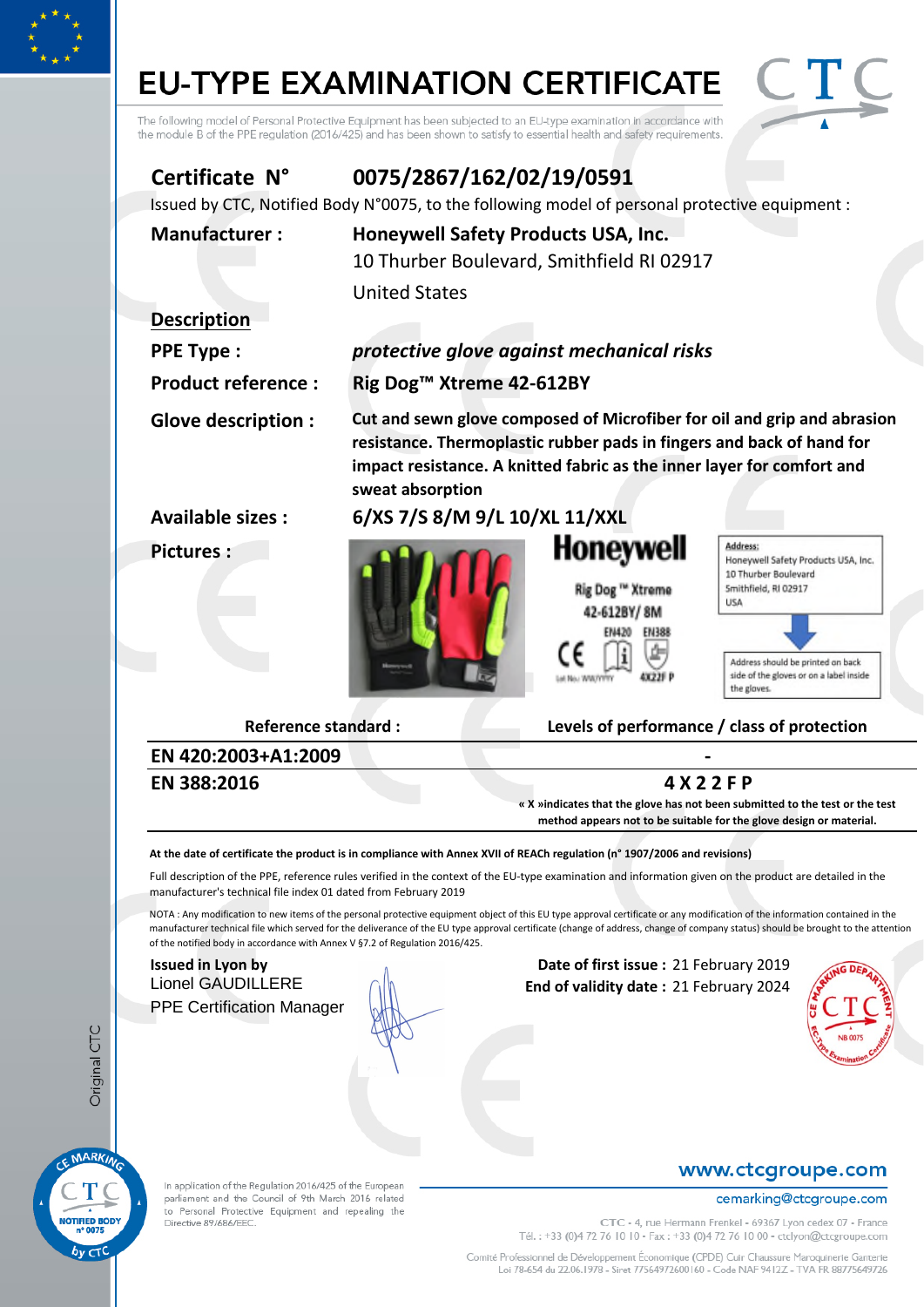**Honeywell Safety Products USA, Inc.**

## **MANUFACTURER'S TECHNICAL FILE TO THE PPE REGULATION 2016/425**

| Reference of the product    | ٠ |
|-----------------------------|---|
| Article code                |   |
| <b>Technical file index</b> |   |
| Last update                 |   |

**Rig Dog™ Xtreme 42-612BY 01 February 2019**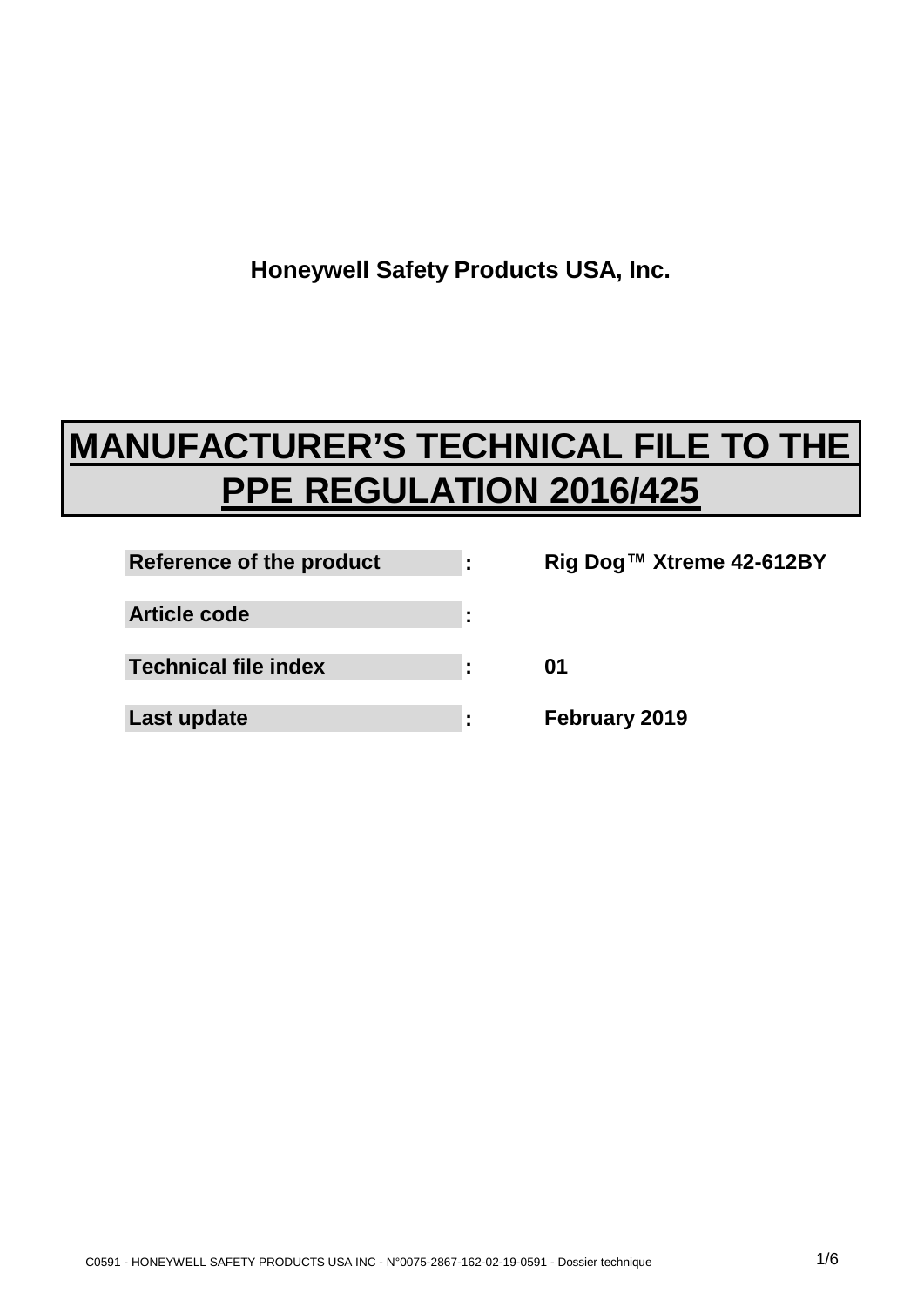## **IDENTIFICATION**

| Reference of the product: | Rig Dog™ Xtreme 42-612BY |
|---------------------------|--------------------------|
| Article code:             |                          |
| <b>Basic Model</b>        |                          |
| Technical file index :    | (11)                     |
| Last update :             | February 2019            |

#### **Manufacturer :**

Honeywell Safety Products USA, Inc.

10 Thurber Boulevard, Smithfield RI 02917

tel : fax : United States 716 827 1419 716 827 1455

#### **Factory :**

Huihong (Nantong) Safety Products Co., Ltd

No.108 Huaihe Road, Rudong New Development Zoon, Nantong City, Jiangsu Province, China

#### China

tel: fax: +86 513 84536066 +86 513 84129009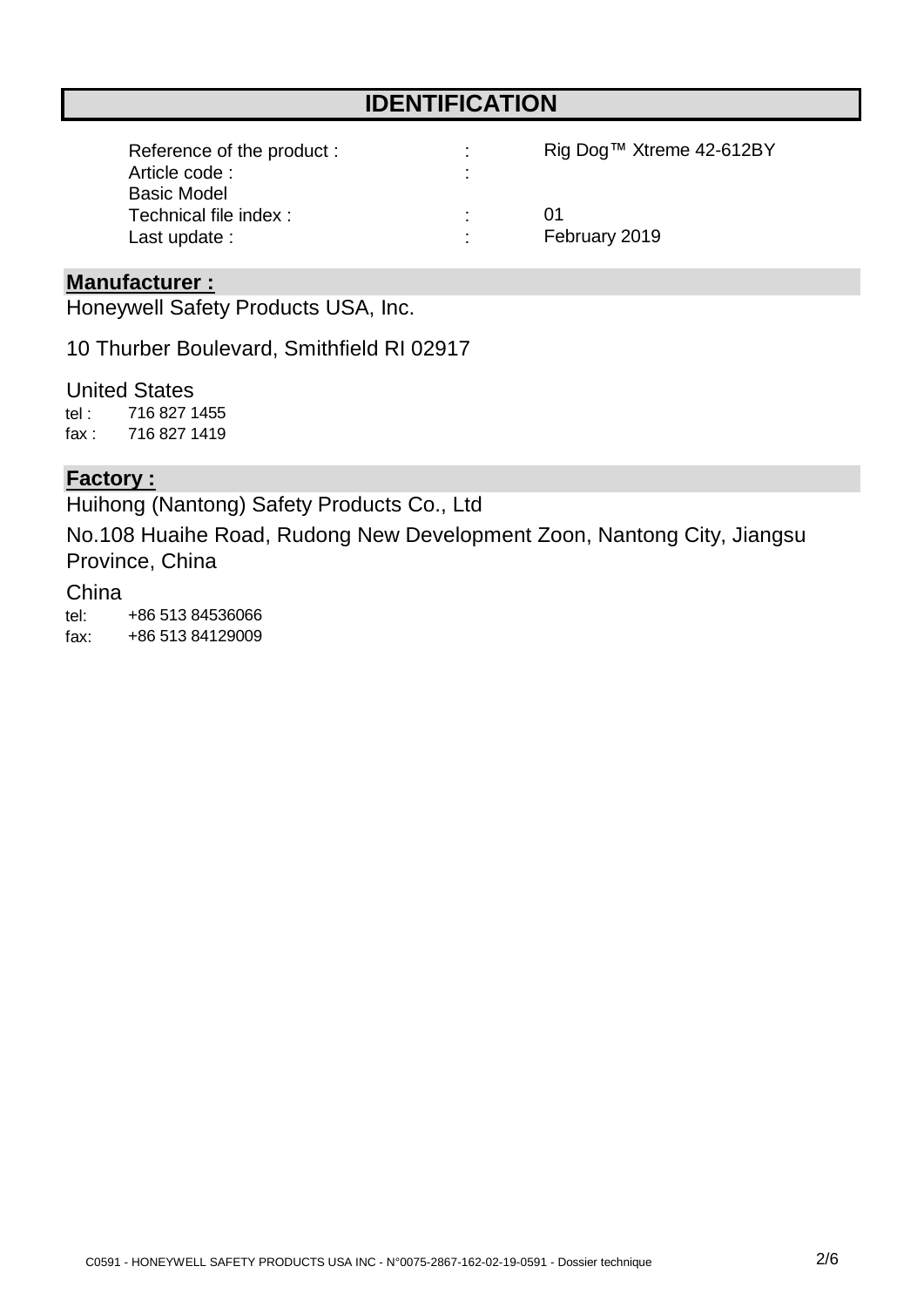## **GLOVE DESCRIPTION**

### **General glove description :**

Cut and sewn glove composed of Microfiber for oil and grip and abrasion resistance. Thermoplastic rubber pads in fingers and back of hand for impact resistance. A knitted fabric as the inner layer for comfort and sweat absorption

type of coating finish : no coating

#### **Visual description (picture back and palm sides) :**



#### **Field of use**

Rigging, Warehouse, Mining, Heavy Duty Industry, Hand Tools, Mechanic, Parts Handling Fabrication, Heavy Construction, Automotive, Heavy Machinery, Railway

| Risk assessment (Essential Health and Safety Requirement. Annex II - PPE Regulation) |                                                                                                                                            |                   |                                                            |  |
|--------------------------------------------------------------------------------------|--------------------------------------------------------------------------------------------------------------------------------------------|-------------------|------------------------------------------------------------|--|
|                                                                                      |                                                                                                                                            | <b>Applicable</b> | <b>Covered by</b>                                          |  |
| §1                                                                                   | Requirements defined in the Annex II §1 are applicable to all PPE                                                                          | ☑                 | Standard<br>⋁<br>Instruction for use<br>√<br>Marking<br>Ι√ |  |
| \$1.4                                                                                | Manufacturer's instructions and information is available                                                                                   | ☑                 | Standard<br>∣√<br>Instruction for use<br>Marking           |  |
| §2.5                                                                                 | PPE which may be caught up during use                                                                                                      | ☑                 | Standard<br>Instruction for use<br>Marking                 |  |
| §2.12                                                                                | PPE bearing one or more identification markings or indicators directly or<br>indirectly relating to health and safety                      | ☑                 | Standard<br>V<br>Instruction for use<br>Marking<br>I√l     |  |
| §3.1.1                                                                               | The PPE is intended to protect against impact caused by falling or ejected<br>objects and collisions of parts of the body with an obstacle | ☑                 | Standard<br>Ιν<br>Instruction for use<br>Marking<br>V      |  |
| §3.3                                                                                 | The PPE is intended to protect against mechanical injuries                                                                                 | ⊻                 | Standard<br>ا ∕ ا<br>Instruction for use<br>Marking<br>V   |  |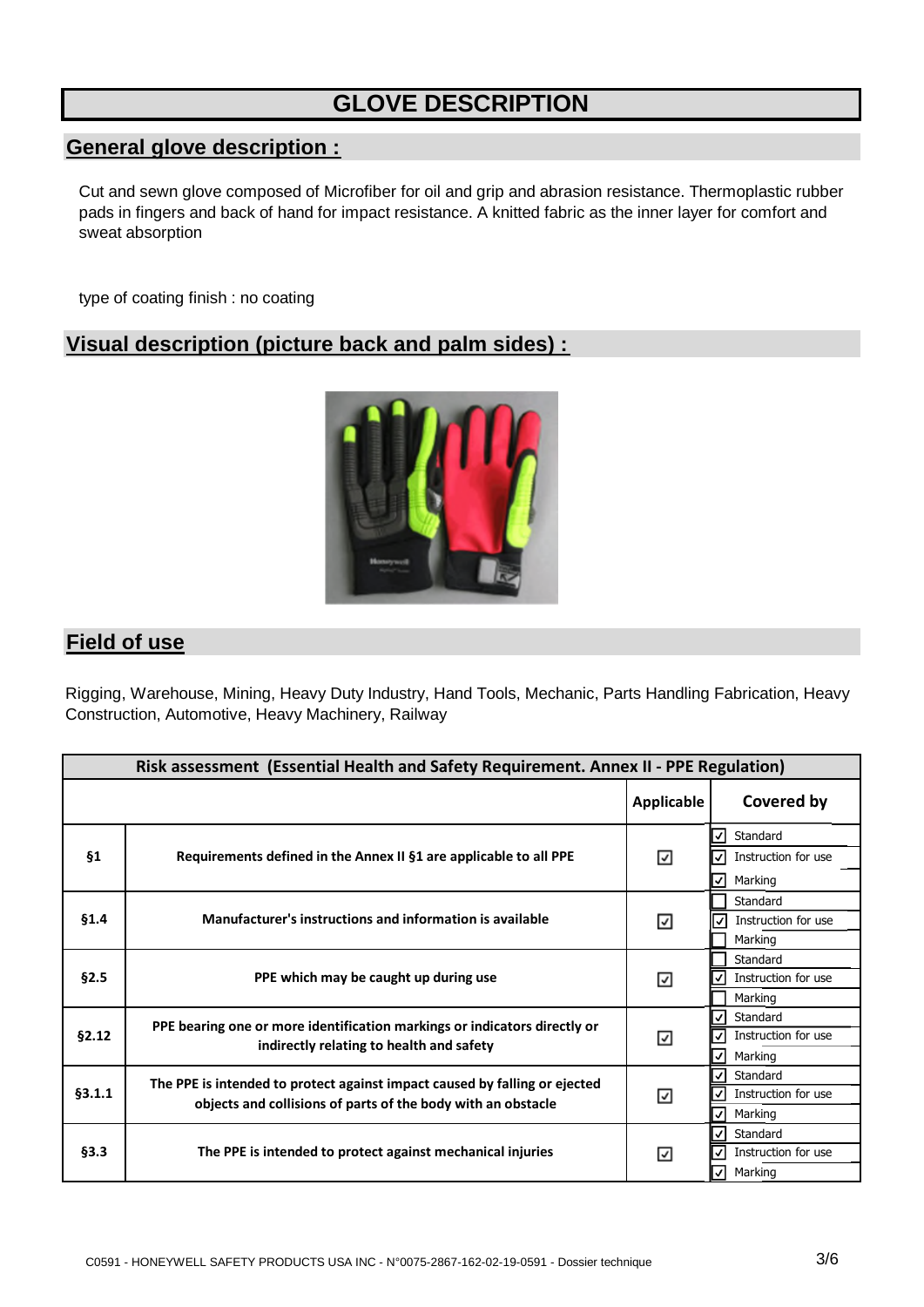## **Available sizes :**

| Minimum length of glove (mm) | <b>Sizes</b> |
|------------------------------|--------------|
| 220                          | 6/XS         |
| 230                          | 7/S          |
| 240                          | 8/M          |
| 250                          | 9/L          |
| 260                          | 10/XL        |
| 27                           | 11/XX        |

## **Glove constitution :**

|                | Reference | Color                                           | Material                                                                                                      | Surfacic<br>mass | Gauges | <b>Thickness</b> |
|----------------|-----------|-------------------------------------------------|---------------------------------------------------------------------------------------------------------------|------------------|--------|------------------|
| Palm           |           | Red                                             | 60% Cationic Dyeing Polyester, 20%<br>Polyester, 20% Polyurethane<br>(+Thermoplastic polyurethane<br>Membrane |                  |        |                  |
|                |           | white                                           | 49% Aramid1414,<br>Yellow and 25% Polyester,<br>11% Glass fiber,<br>15% Steel fiber                           |                  |        |                  |
|                |           | <b>Black</b>                                    | Polyester 100%                                                                                                |                  |        |                  |
|                |           | <b>Black</b>                                    | Polyester 92%<br>Spandex 8%                                                                                   |                  |        |                  |
| <b>Back</b>    |           | Dark grey,<br>light grey<br>and bright<br>green | Thermal Plastic Rubber (100%<br>polyester fabric insides)                                                     |                  |        |                  |
| Lining         |           | <b>Black</b>                                    | 84% Blended polyester,<br>16% Polyurethane                                                                    |                  |        |                  |
|                |           | <b>Black</b>                                    | 80% Polyester,<br>20% Polyurethane                                                                            |                  |        |                  |
|                |           | <b>Black</b>                                    | 60% Neoprene,<br>40% Nylon                                                                                    |                  |        |                  |
| Cuff           |           | Drak gray<br>and light<br>gray                  | <b>Thermal Plastic Rubber</b>                                                                                 |                  |        |                  |
| <b>Binding</b> |           | <b>Black</b>                                    | 88% Nylon, 12% Spandex                                                                                        |                  |        |                  |

## **PROTECTION SCOPE**

This glove meets the essential requirements of the Personal Protective Equipment Regulation 2016/425.

This glove is designed for against mechanical risks.

It is a category II product.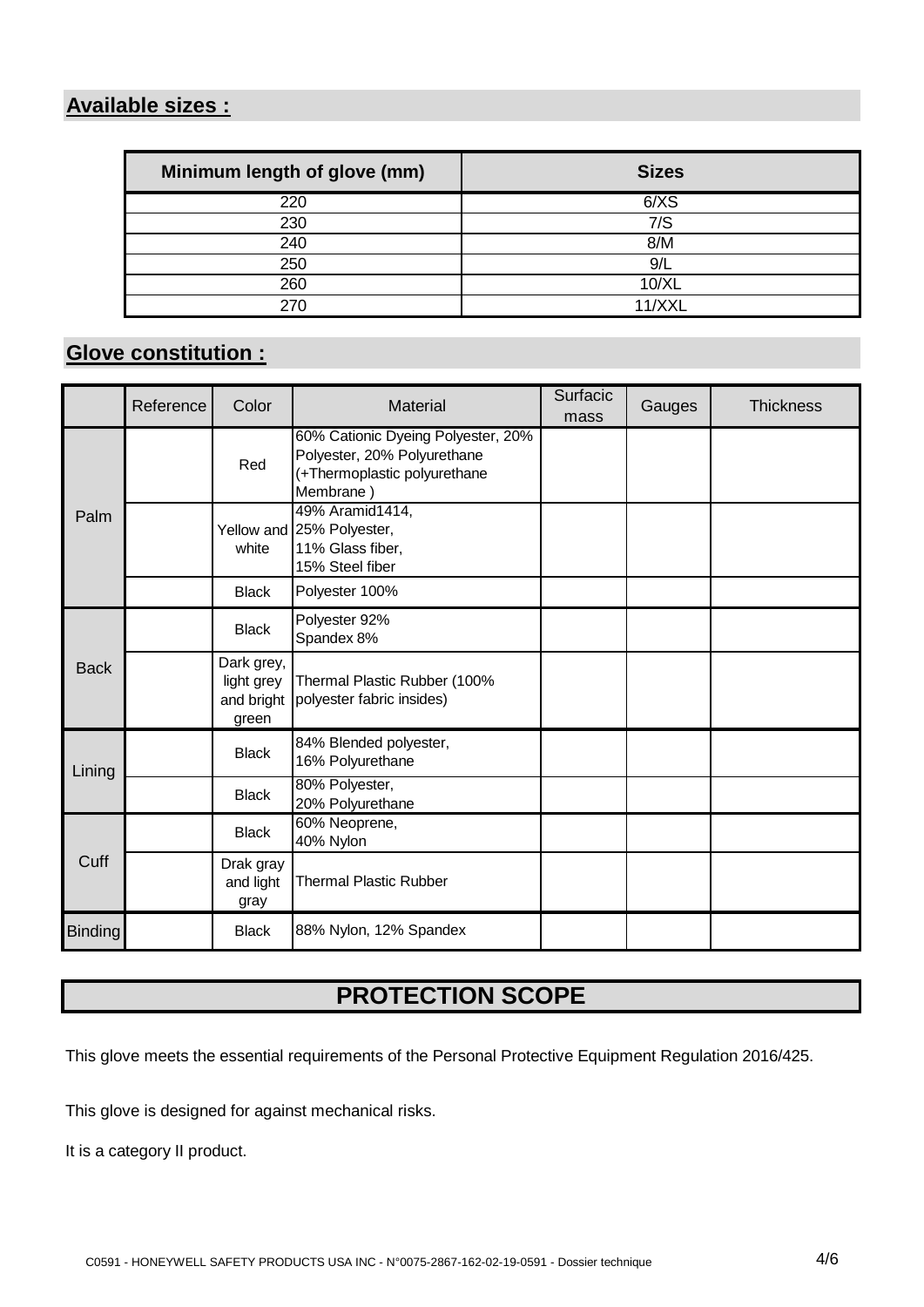#### **GENERAL REQUIREMENTS**

#### **Standard EN 420 : 2003 + A1 : 2009**

2

Size : conform Dexterity :

At the date of certificate the product is in compliance with Annex XVII of REACh regulation (n° 1907/2006 and revisions)

#### **SPECIFIC REQUIREMENTS AND PERFORMANCE LEVELS**

#### **Mechanical hazard EN 388 : 2016**

| <b>Protection offered</b>            | <b>Performance levels</b> |
|--------------------------------------|---------------------------|
| Abrasion resistance                  |                           |
| <b>Blade cut resistance</b>          |                           |
| Tear strength resistance             |                           |
| Puncture resistance                  |                           |
| Cut Resistance method (EN ISO 13997) |                           |
| <b>Impact Protection</b>             |                           |

Impact protection is claimed on the following areas : Back metacarpal knuckles

The levels of performance have been measured on the palm (except Impact Protection)

« X » indicates that the glove has not been submitted to the test or the test method appears not to be suitable for the glove design or material.

## **TEST REPORTS**

| Laboratory                         | CTC                                                                                                                                                | Other |
|------------------------------------|----------------------------------------------------------------------------------------------------------------------------------------------------|-------|
| $EN$ 420 +<br><i>innocuousness</i> | S180809922_1, S181216655_1,<br>S180809983_1 PHA, Azo Dye<br>S180911937_1 Binding<br>D190102063_1 Azo Dye Lining<br>S180709478_1 Sizing & Dexterity |       |
| <b>EN 388</b>                      | S180809922_1                                                                                                                                       |       |
| Other                              | S180809922 1<br>S180911937_1 Binding<br>S180809983 1                                                                                               |       |